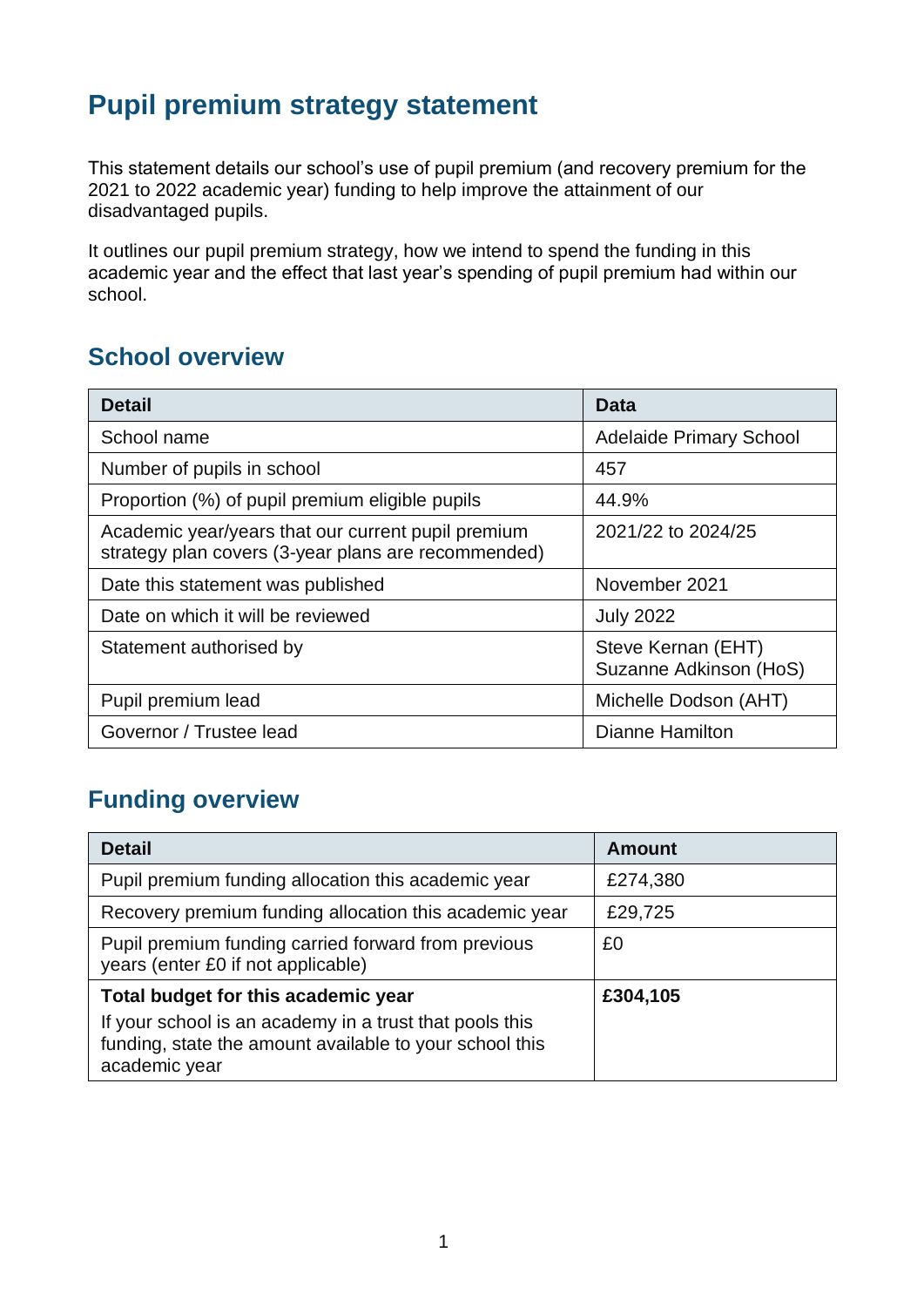# **Part A: Pupil premium strategy plan**

# **Statement of intent**

Adelaide Primary school is a larger than average inner-city school located within Kingston upon Hull which remains one of the most deprived Local Authorities nationally. 92% of our pupils live in the 5% most deprived households nationally (IDACI 2021).

Our overarching aim is to close the attainment gap between our disadvantaged pupils and others within school and nationally so that every pupil in our school has the same life chances and can be the best they can be.

The causes of disadvantage are complex and entrenched, and many lie beyond school. However, with the right strategies, underpinned by research, alongside a rich and engaging curriculum, we believe that we can make a difference.

We have a wealth of information and data at individual pupil level and it is important that this is used to understand the challenges and needs of our disadvantaged pupils. We should avoid making generalisations.

Our aim is that all pupils irrespective of background and barriers to learning, reach their full potential and become fulfilled and healthy individuals who are able to flourish and contribute positively to society now and in later life as adults.

Our guiding principles for allocating our funding align with those identified in [Education](https://educationendowmentfoundation.org.uk/guidance-for-teachers/using-pupil-premium)  Endowment Foundation - [Using your Pupil Premium Funding effectively](https://educationendowmentfoundation.org.uk/guidance-for-teachers/using-pupil-premium)

- 1. Schools can make a difference in narrowing attainment gaps this means all staff in our school know who our disadvantaged pupils are and work collaboratively to narrow the gaps.
- 2. Evidence-informed teachers and leaders must combine research findings with professional expertise to make decisions – we will adopt approaches which evidence shows have been effective in other schools and which we believe are transferrable into our school
- 3. Quality First Teaching helps every child quality first teaching must be at least good at all times for all children – this means investing time in supporting and developing staff at all stages in their careers
- 4. Less is more we will focus on a small number of carefully chosen priorities identified through diagnostic assessment
- 5. Whilst we understand that pupils who are eligible for the Pupil Premium are more likely to be 'low-attainers', tackling the consequences of deprivation and using our funding effectively also means ensuring that middle and higher attaining pupils continue to achieve well and fulfil their potential

# **Challenges**

This details the key challenges to achievement that we have identified among our disadvantaged pupils.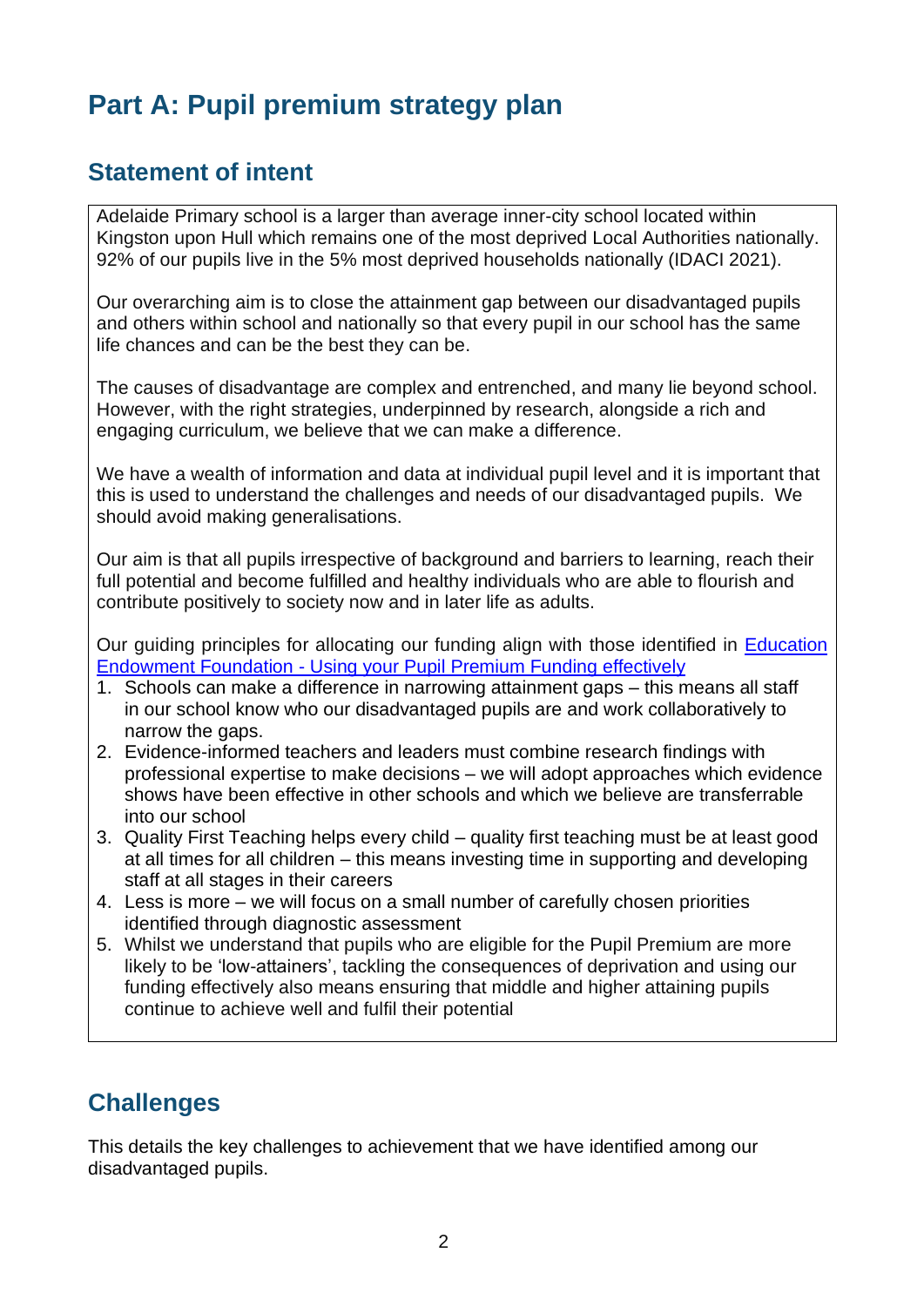| <b>Challenge</b><br>number | <b>Detail of challenge</b>                                                                                                                                                                                                                                                                                                                                                                                              |
|----------------------------|-------------------------------------------------------------------------------------------------------------------------------------------------------------------------------------------------------------------------------------------------------------------------------------------------------------------------------------------------------------------------------------------------------------------------|
| 1.                         | Speech, language and communication - baseline entry to FS2 shows that most<br>children are not school ready on entry to Adelaide Primary School. Many have<br>limited oral language skills and vocabulary and have had little opportunity to<br>enjoy books. In-house evaluation shows that this continues beyond KS1.                                                                                                  |
| 2.                         | In school assessments, including analysis of teacher assessment data,<br>discussions with pupils and work scrutiny show that there are gaps in<br>achievement at the greater depth standard in reading, writing and maths<br>between our disadvantaged pupils and others in school. This is evident on<br>entry and continues into Y6.                                                                                  |
| 3.                         | Whilst pupils are keen to be back at school, the lack of routine and face to face<br>teaching has impacted on pupils' well-being, health and resilience. In-schools<br>assessments show that this is most evident amongst our disadvantaged pupils<br>which is also reflected in national studies and data.                                                                                                             |
| 4.                         | Attendance and punctuality<br>Whilst attendance overall is broadly in line with NA (95%) there are<br>disparities between our disadvantaged pupils and their peers:<br>Overall attendance - Disady 93.8% All 94.6%<br>Persistent absence - Disady 16.2% All 14.7%                                                                                                                                                       |
| 5.                         | Capacity of parents to support learning is limited. Many of our parents are not<br>fluent English speakers and did not attend education settings in the UK. Many<br>parents had poor experiences of education and are not able to support their<br>children. We have high numbers of families who live in poor, overcrowded<br>housing conditions, and access to technology and books is limited in some<br>households. |
| 6.                         | Pupils have limited experiences outside of school. The vast majority do not<br>attend out of school activities or visit places of interest with their families.                                                                                                                                                                                                                                                         |

# **Intended outcomes**

This explains the outcomes we are aiming for **by the end of our current strategy plan**, and how we will measure whether they have been achieved.

| Intended outcome                                                                                                                                                                                 | <b>Success criteria</b>                                                                                                                                                                                                                                                                                                                                                                                                                                                                                                                                                           |
|--------------------------------------------------------------------------------------------------------------------------------------------------------------------------------------------------|-----------------------------------------------------------------------------------------------------------------------------------------------------------------------------------------------------------------------------------------------------------------------------------------------------------------------------------------------------------------------------------------------------------------------------------------------------------------------------------------------------------------------------------------------------------------------------------|
| Broad and balanced<br>curriculum in place which<br>builds on prior learning and is<br>accessible to and engages all<br>learners, particularly at the<br>GD standard for<br>disadvantaged pupils. | By 2024-25<br>Quality of teaching is at least good in all classes over<br>$\bullet$<br>time (internally and externally moderated through a<br>range of statutory and non-statutory arrangements).<br>Assessment, observations, work scrutiny and<br>$\bullet$<br>discussions with pupils demonstrate high levels of<br>engagement amongst all pupils and no significant<br>difference between disadvantaged pupils and others<br>in school<br>Assessments confirmed by external assessment data<br>$\bullet$<br>and by external monitoring of the school<br>By the end of 2021-22 |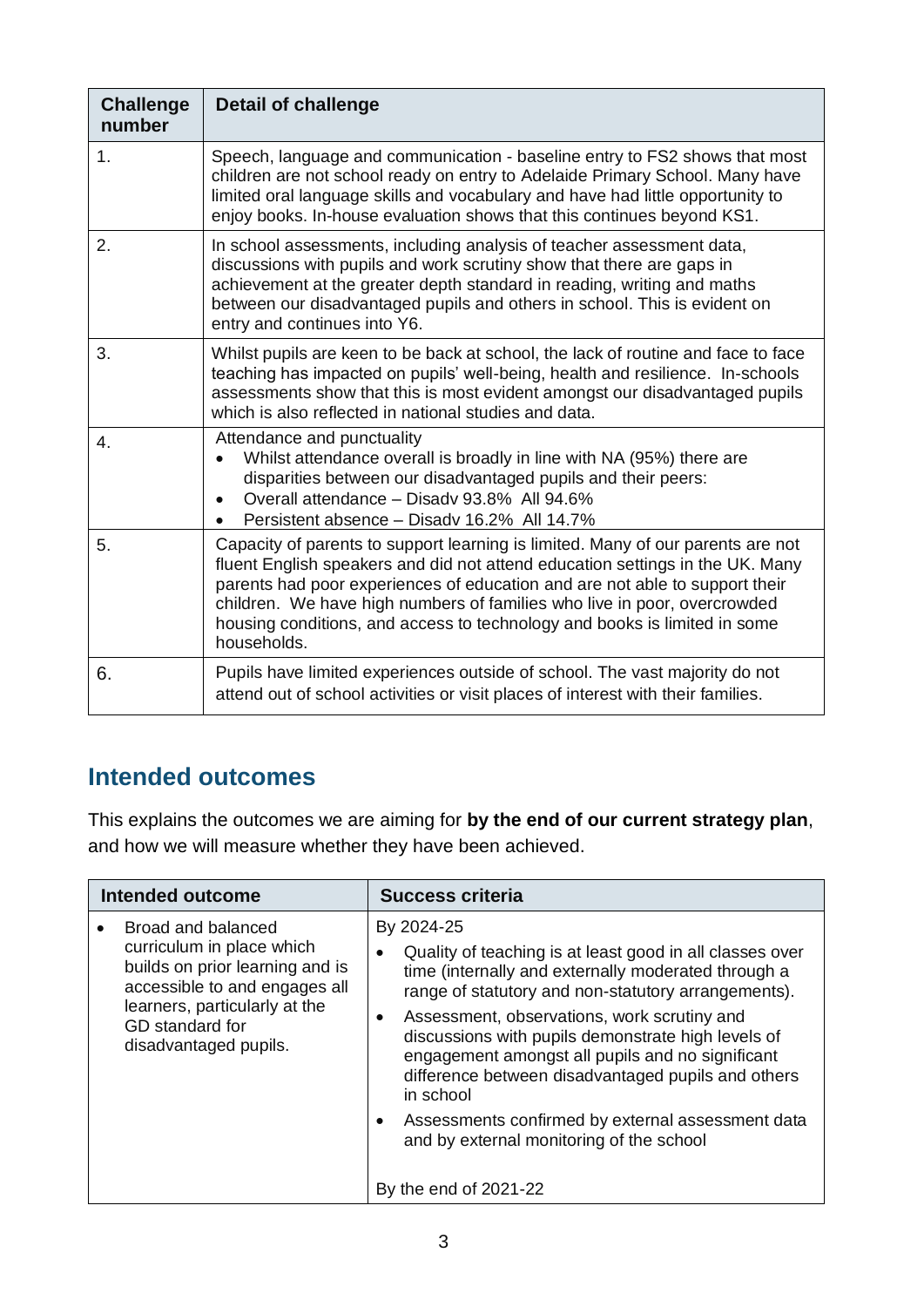|                                                                                                                                                         | Curriculum further developed with intent / progression<br>$\bullet$<br>documents in place for all subject areas                                                                                                                                                                                                                                                                                                                                                                                                                                                                                                                                                                                                                                                                                                                                                                                                                                                                                                                                                                                                       |
|---------------------------------------------------------------------------------------------------------------------------------------------------------|-----------------------------------------------------------------------------------------------------------------------------------------------------------------------------------------------------------------------------------------------------------------------------------------------------------------------------------------------------------------------------------------------------------------------------------------------------------------------------------------------------------------------------------------------------------------------------------------------------------------------------------------------------------------------------------------------------------------------------------------------------------------------------------------------------------------------------------------------------------------------------------------------------------------------------------------------------------------------------------------------------------------------------------------------------------------------------------------------------------------------|
| Improved outcomes in GLD,<br>$\bullet$<br>reading, writing, mathematics<br>and phonics, particularly at<br>the GD standard for<br>disadvantaged pupils. | By 2024-25<br>Focused observational assessments show<br>$\bullet$<br>significantly improved oral language amongst all<br>pupils, including disadvantaged pupils. This evidence<br>is confirmed via work scrutiny, interviews with pupils<br>and formal external assessments.<br>% of disadvantaged pupils achieving GLD is in line<br>$\bullet$<br>with the average for all pupils nationally<br>% of disadvantaged pupils reaching required<br>$\bullet$<br>standard in PSC remains above NA for all pupils<br>At end of KS1, % of disadvantaged pupils reaching<br>$\bullet$<br>EXS & GDS in reading, writing and mathematics is in<br>line with NA for all pupils nationally<br>At end of KS2 % of disadvantaged pupils reaching<br>$\bullet$<br>EXS & GDS in reading, writing, mathematics and<br>RWM is in line with NA for all pupils nationally<br>On an annual basis we will aspire to:<br>Reach targets agreed with Trust at EXS and GDS at<br>$\bullet$<br>the end of each Key Stage<br>Move closer to NA for GLD for all children whilst<br>$\bullet$<br>continuing to close the gap between disadvantaged |
|                                                                                                                                                         | pupils and others nationally<br>Gap between disadvantaged and other pupils<br>$\bullet$<br>narrows when compared with previous year's<br>outcomes across all measures                                                                                                                                                                                                                                                                                                                                                                                                                                                                                                                                                                                                                                                                                                                                                                                                                                                                                                                                                 |
| Well-being, social and<br>$\bullet$<br>emotional development,<br>inclusion                                                                              | By 2024-25 - high levels of inclusion and well-being is<br>exemplified by:<br>Qualitative data from pupil voice surveys<br>$\bullet$<br>Qualitative data from range of parental surveys<br>$\bullet$<br>Reduction in number of behavioural incidents<br>$\bullet$<br>recorded in CPOMS<br>Analysis of CPOMS data shows positive impact of<br>$\bullet$<br>schools support and signposting to external partner<br>agencies<br>High levels of engagement in out-of-school activities<br>$\bullet$<br>by disadvantaged pupils (registers and pupil<br>feedback)<br>High levels of parental engagement in activities and<br>$\bullet$<br>workshops                                                                                                                                                                                                                                                                                                                                                                                                                                                                        |
| Attendance and punctuality                                                                                                                              | By 2024-25<br>The overall absence rate for all pupils is in line with<br>national average<br>The attendance gap between disadvantaged pupils<br>$\bullet$<br>and others nationally is closing<br>The % of all pupils who are persistently absent is no<br>$\bullet$<br>greater than national average                                                                                                                                                                                                                                                                                                                                                                                                                                                                                                                                                                                                                                                                                                                                                                                                                  |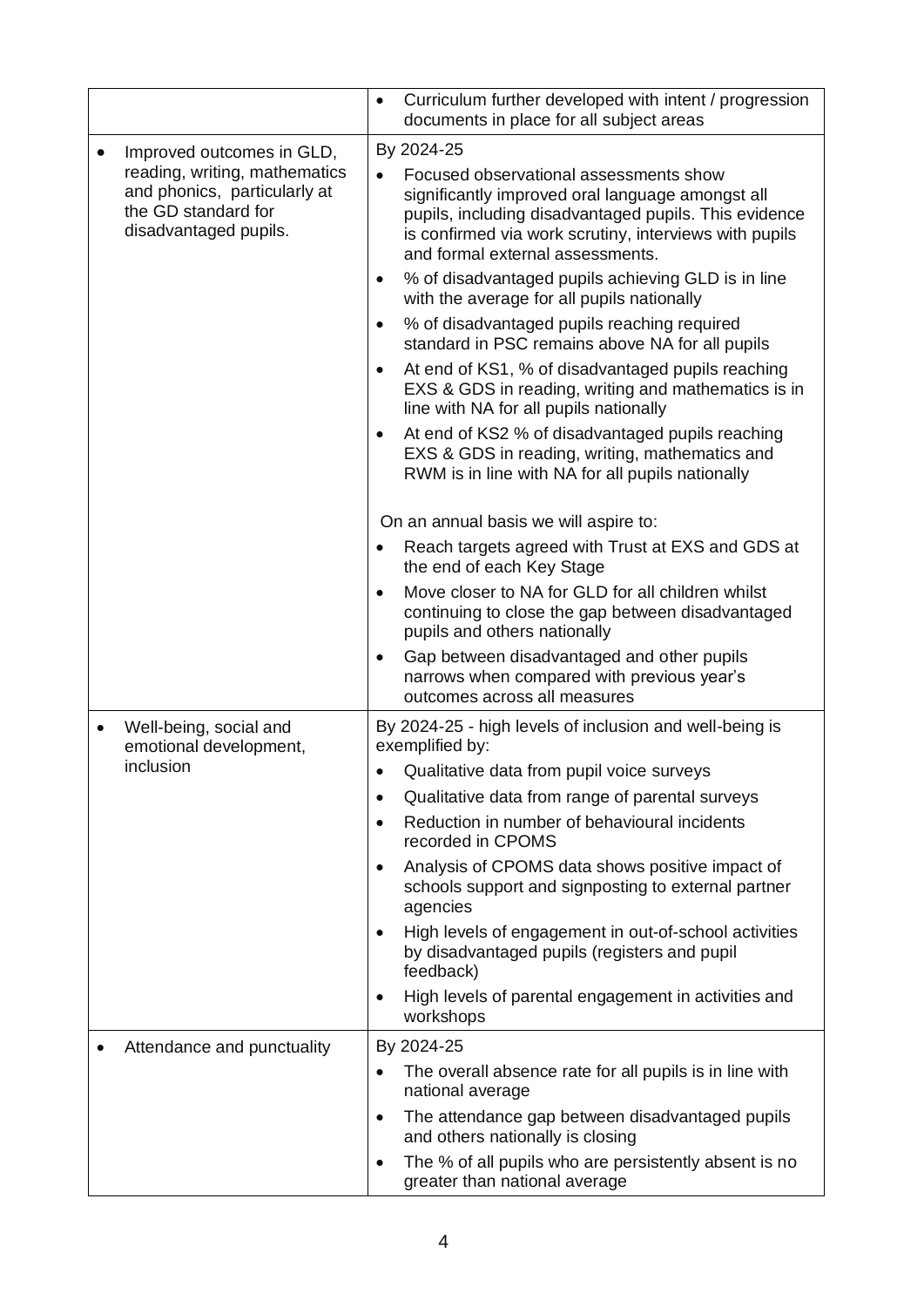| The % of disadvantaged pupils who are persistently<br>٠<br>absent is no greater than % of others nationally |
|-------------------------------------------------------------------------------------------------------------|
| On an annual basis we will aspire to:                                                                       |
| Narrow the absence gap between disadvantaged<br>$\bullet$<br>pupils and others nationally                   |
| Narrow the gap between disadvantaged pupils and<br>$\bullet$<br>others in terms of PA                       |
| Reduce the number of pupils late and late after close<br>٠<br>of registration                               |
|                                                                                                             |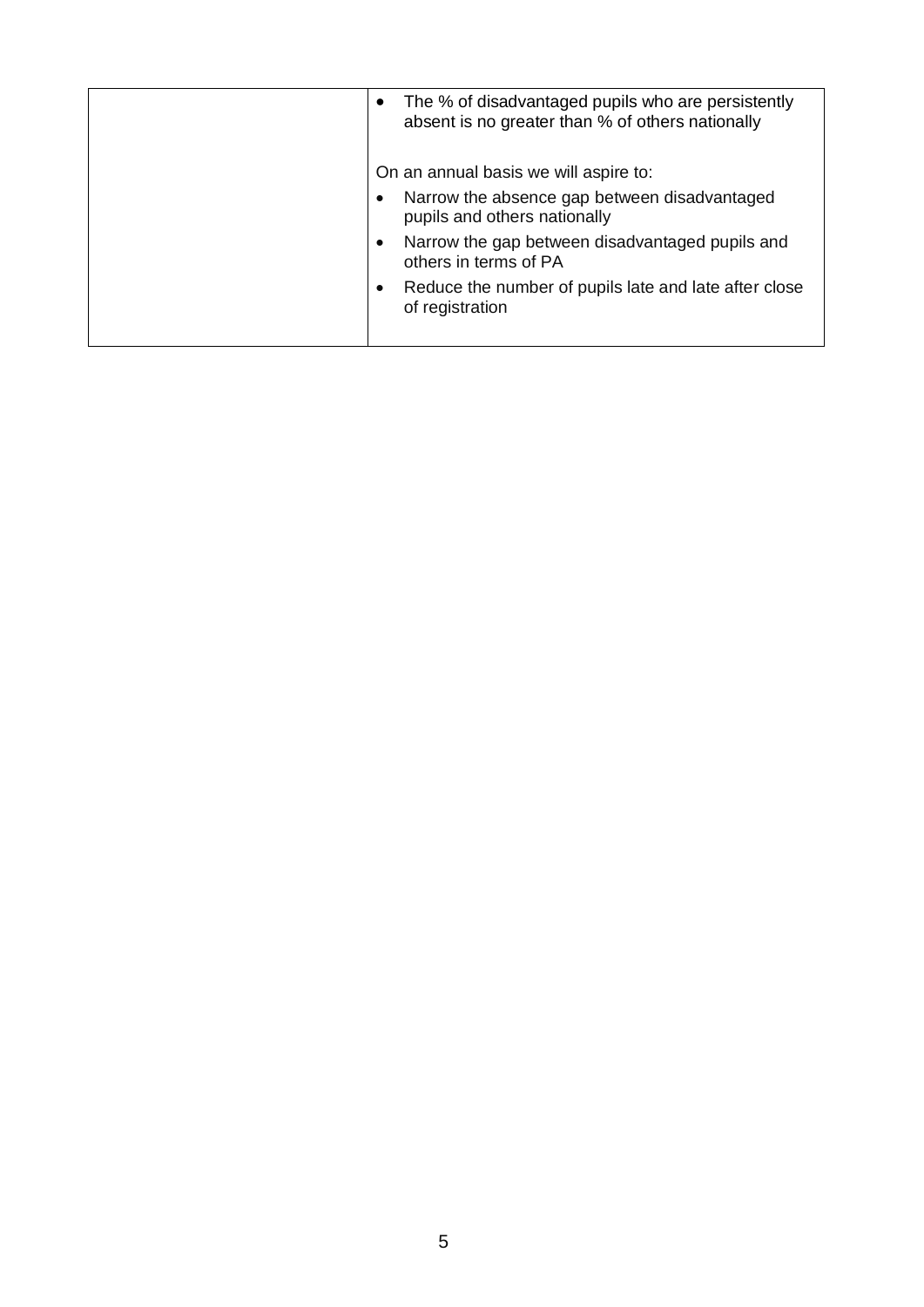# **Activity in this academic year**

This details how we intend to spend our pupil premium (and recovery premium funding) **this academic year** to address the challenges listed above.

## **Teaching (for example, CPD, recruitment and retention)**

## **Budgeted cost: £162,591**

| <b>Activity</b>                                                                                                                                                                                                                                                                                                                                                                                                                                                                                                                                  | <b>Evidence that supports</b><br>this approach                                                                                                                                                                                                                                                                                                                                                                                                                                                                                     | <b>Challenge</b><br>number(s)<br>addressed |
|--------------------------------------------------------------------------------------------------------------------------------------------------------------------------------------------------------------------------------------------------------------------------------------------------------------------------------------------------------------------------------------------------------------------------------------------------------------------------------------------------------------------------------------------------|------------------------------------------------------------------------------------------------------------------------------------------------------------------------------------------------------------------------------------------------------------------------------------------------------------------------------------------------------------------------------------------------------------------------------------------------------------------------------------------------------------------------------------|--------------------------------------------|
| Access in-house, Trust-wide, and<br>national training with a focus on<br>improving QfT in early reading and<br>phonics, writing and most able.<br>Ensure that staff are aware of<br>challenges / barriers on individual pupil<br>level through robust pupil progress<br>meetings and phase meetings<br>All relevant staff (including new and<br>support staff) receive in-house core<br>training to deliver the phonics scheme<br>effectively, with a focus on supporting<br>early career stage teachers<br>Whole school CPD and bespoke support | <b>EEF: Teacher Feedback to</b><br>Improve Pupil Learning<br><b>EEF recommend teachers</b><br>Lay the foundations for<br>effective feedback<br>Deliver appropriately timed<br>$\bullet$<br>feedback that focuses on<br>moving learning forward<br>Plan for how pupils will<br>$\bullet$<br>receive and use feedback<br>Carefully consider how to use<br>$\bullet$<br>purposeful, and time efficient,<br>written feedback<br>Carefully consider how to use<br>$\bullet$<br>purposeful verbal feedback<br><b>Education Endowment</b> | 1, 2                                       |
| for identification of most able and what<br>effective 'challenge' looks like                                                                                                                                                                                                                                                                                                                                                                                                                                                                     | <b>Foundation - Diagnostic</b><br><b>Assessment - Evidence Insights</b>                                                                                                                                                                                                                                                                                                                                                                                                                                                            |                                            |
| To support development of high-quality<br>provision - QfT - including accurate<br>assessment, effective feedback,<br>bespoke support, coaching, modelling.<br>Release of assistant head (1.0fte)<br>(E67,000)                                                                                                                                                                                                                                                                                                                                    | <b>Education Endowment</b><br><b>Foundation - Gathering and</b><br>interpreting data (From A<br>school's quide to<br><i>implementation)</i><br>EEF state that                                                                                                                                                                                                                                                                                                                                                                      |                                            |
| Release of SLT members and in-house<br>experts to provide support and model<br>best practice through<br>coaching/mentoring programme to<br>further improve quality first teaching with<br>a focus on high impact, evidence based<br>approaches* - focus on quality<br>interaction with chn in EYFS, the<br>teaching of phonics, reading<br>comprehension and writing:<br>phase leaders (0.1fte), phonics & early<br>reading (0.1fte), reading (0.1fte) writing<br>(0.1 fte) and mathematics leads (0.1fte)                                       | with the information diagnostic<br>$\bullet$<br>assessments provide, teachers<br>may:<br>decide to adjust the level of<br>challenge of activities<br>reteach specific concepts or<br>topics<br>adjust curriculum content in<br>the medium or long term<br>provide pupils with feedback<br>through which they can<br>address their own areas for<br>improvement                                                                                                                                                                     |                                            |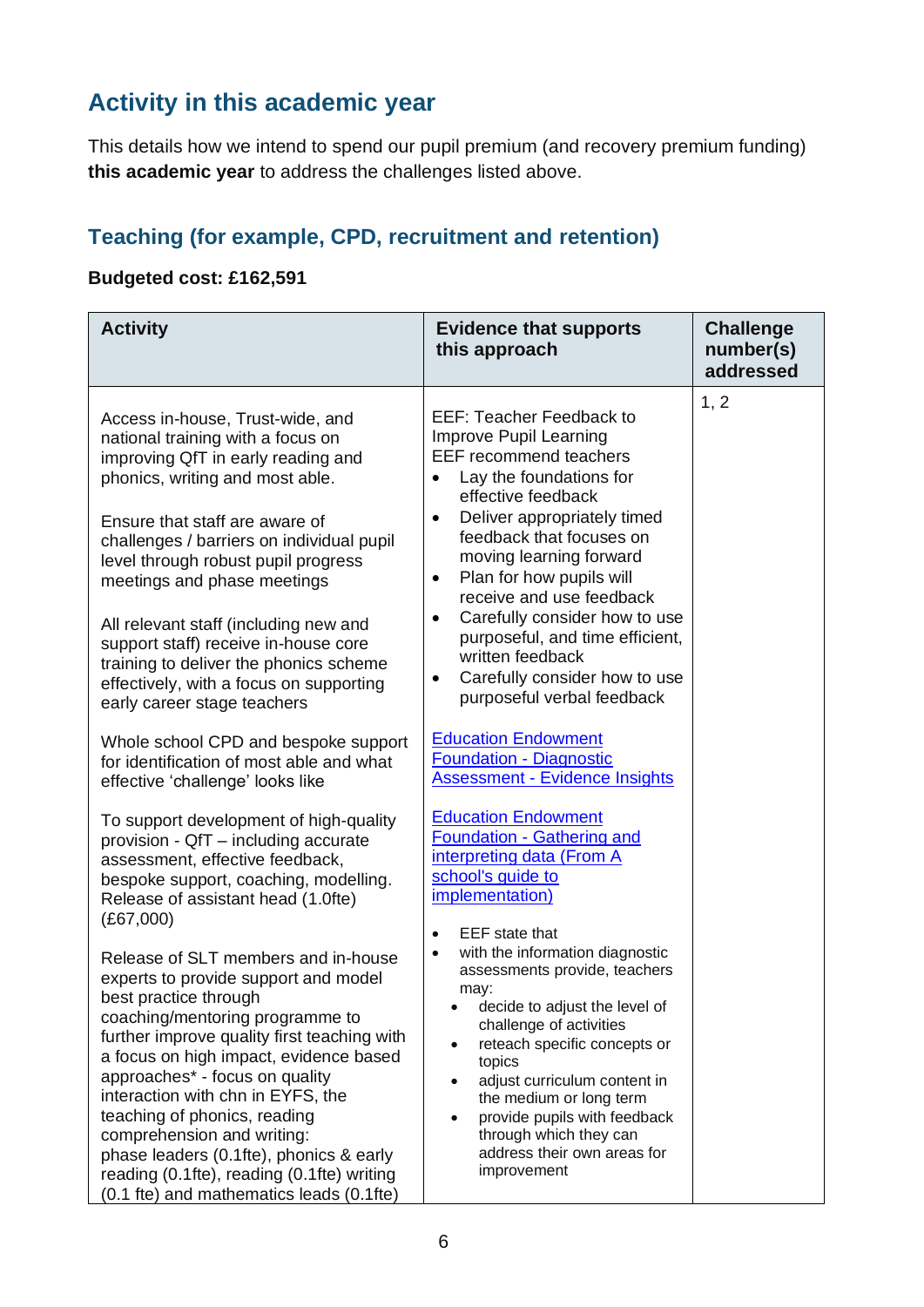| (E31,091)<br>Release of SENCo (0.6 fte) to support<br>less experienced staff on meeting needs<br>of all pupils with focus on those with<br>SEND/ vulnerable<br>(E34,000)                                      | decide which pupils may<br>need additional, targeted<br>academic support                                                                                                          |       |
|---------------------------------------------------------------------------------------------------------------------------------------------------------------------------------------------------------------|-----------------------------------------------------------------------------------------------------------------------------------------------------------------------------------|-------|
| All relevant staff (including new and<br>support staff) receive training and<br>bespoke support from Bridge SLT to<br>deliver Language in Colour and<br>Phonological Awareness as part of QfT.<br>(E22,000)   |                                                                                                                                                                                   |       |
|                                                                                                                                                                                                               |                                                                                                                                                                                   |       |
| Purchase of DfE accredited Systematic<br><b>Synthetic Phonics Programme (Read</b><br>Write Inc) to secure consistently good<br>phonics teaching<br>Access to training / resources and 100%<br>decodable books | Very strong evidence base which<br>suggests the positive impact on<br>early reading skills (though not<br>necessarily comprehension),<br>particularly for disadvantaged<br>pupils | 1,2,3 |
| (E8500)                                                                                                                                                                                                       | DfE Reading Framework - Teaching<br>the foundations of literacy                                                                                                                   |       |
| Release of early reading lead to provide<br>training, coaching and practise to secure<br>its successful implementation                                                                                        | <b>Education Endowment Foundation</b><br><b>T&amp;L Toolkit - Phonics</b>                                                                                                         |       |
|                                                                                                                                                                                                               |                                                                                                                                                                                   |       |

# **Targeted academic support (for example, tutoring, one-to-one support structured interventions)**

## **Budgeted cost: £41507**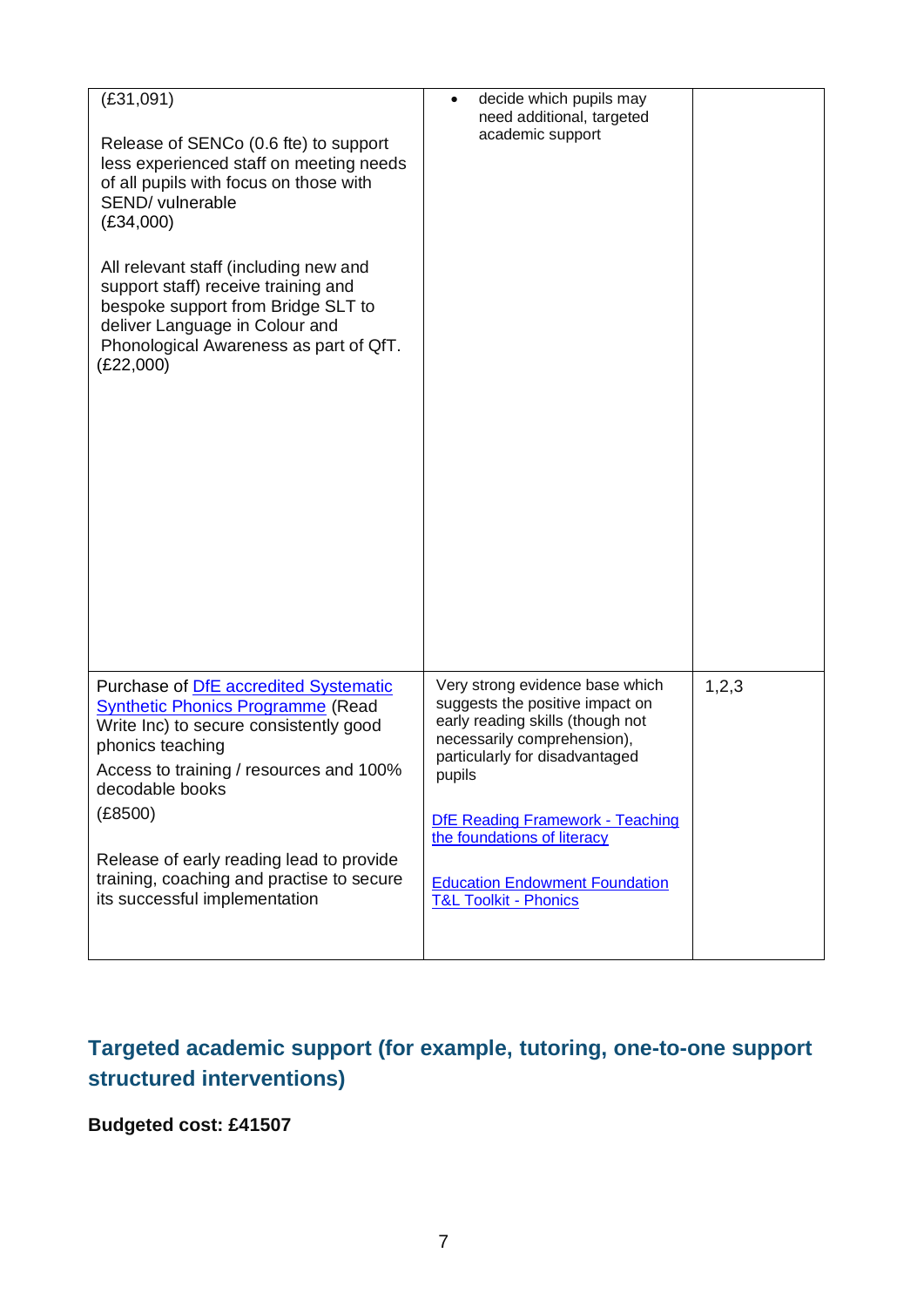| <b>Activity</b>                                                                                                                                                                                                                           | Evidence that supports this approach                                                                                                                                                                                                                                                                                                                                                                                                                                                                                                                                                                                                                                                                                                                                                                                                                                                                                                                                                                                                                                                                                                                                                                                                           | <b>Challenge</b><br>number(s)<br>addressed |
|-------------------------------------------------------------------------------------------------------------------------------------------------------------------------------------------------------------------------------------------|------------------------------------------------------------------------------------------------------------------------------------------------------------------------------------------------------------------------------------------------------------------------------------------------------------------------------------------------------------------------------------------------------------------------------------------------------------------------------------------------------------------------------------------------------------------------------------------------------------------------------------------------------------------------------------------------------------------------------------------------------------------------------------------------------------------------------------------------------------------------------------------------------------------------------------------------------------------------------------------------------------------------------------------------------------------------------------------------------------------------------------------------------------------------------------------------------------------------------------------------|--------------------------------------------|
| <b>Early Years</b><br>communication and oral<br>language intervention<br>(NELI)<br>ASA 0.5 (£11,700)<br>Teacher (0.1fte) (£5741)                                                                                                          | <b>Education Endowment Foundation Early Years</b><br>Toolkit - communication and language approaches<br>Communication and language approaches<br>consistently show positive benefits for young<br>children's learning, including their spoken language<br>skills, their expressive vocabulary and their early<br>reading skills. It is suggested that the benefits are<br>greater for children from disadvantaged<br>backgrounds<br><b>Education Endowment Foundation - T&amp;L Toolkit -</b><br><b>Oral Language Interventions</b><br>Oral language interventions can be used to provide<br>additional support to pupils who are behind their<br>peers in oral language development, the targeted<br>use of approaches may support some<br>disadvantaged pupils to catch up with peers,<br>particularly when this is provided one-to-one.<br>EEF state that interventions led or supported<br>delivered trained teaching assistants have broadly<br>the same impact as if delivered by a teacher.                                                                                                                                                                                                                                             | 1, 2                                       |
| Phonics catch-up /<br>intervention:<br><b>RWI Fast Track Tutoring</b><br>Gap analysis<br>YR, Y1, Y2 - 1:1 or<br>small group<br>Trained ASA (0.5)<br>(E11, 838)<br>Year 6 after school<br>tuition, X3 groups with<br><b>HLTA</b><br>(E800) | <b>DfE Reading Framework - Teaching the</b><br>foundations of literacy<br><b>Education Endowment Foundation - T&amp;L Toolkit -</b><br><b>Small Group Tuition</b><br><b>Education Endowment Foundation - T&amp;L Toolkit -</b><br><b>One to One Tuition</b><br>Studies comparing one to one tuition with small<br>group tuition show mixed outcomes. The variability<br>could be attributed to the quality of teaching as<br>opposed to group size. Evidence suggests that<br>tuition should be additional to but explicitly linked<br>with normal teaching and that teacher monitoring of<br>progress is beneficial. Where tuition is delivered by<br>volunteers or TAs, the evidence suggests that<br>training and the use of structured programmes is<br>key.<br>EEF state that schools should carefully consider<br>how teaching assistants are used to support<br>learners from disadvantaged backgrounds. There is<br>evidence that when a teaching assistant is used to<br>support specific pupils routinely in the classroom,<br>the teacher may interact less with these pupils,<br>meaning that those who need additional teacher<br>monitoring and support may not receive it.<br>Therefore, additional care should be given to how |                                            |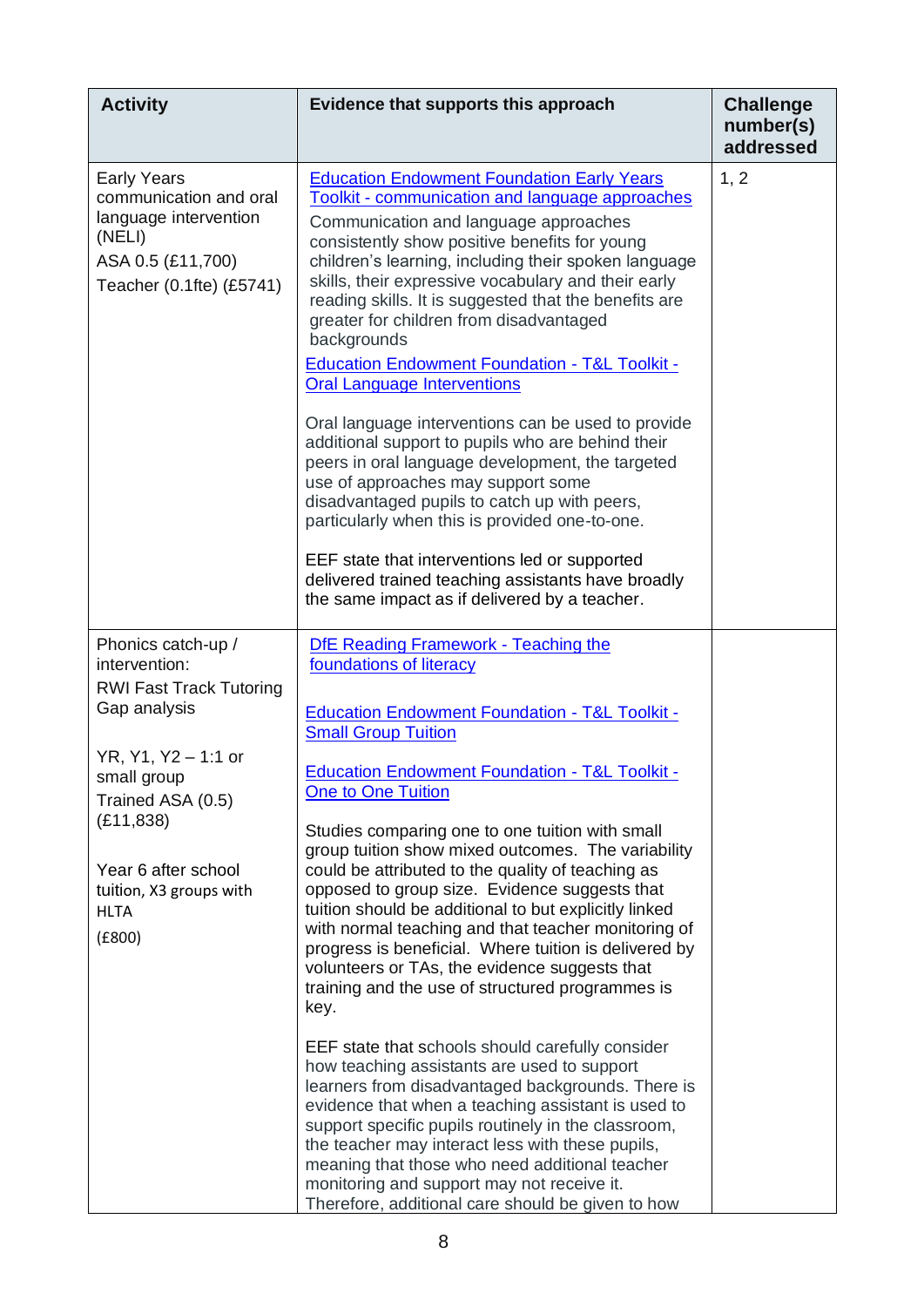|                                                                            | teachers respond to the deployment of teaching<br>assistants and who they are supporting, particularly<br>for previously low attaining or disadvantaged pupils.<br>However, well-evidenced teaching assistant<br>interventions can be targeted at pupils that require<br>additional support and can help previously low<br>attaining pupils overcome barriers to learning and<br>catch-up' with previously higher attaining pupils.<br>Schools should carefully monitor teaching assistant<br>interventions to ensure they are well-delivered, so<br>that pupils receive the large benefits of structured<br>interventions and not the limited impact of general<br>deployment. |     |
|----------------------------------------------------------------------------|---------------------------------------------------------------------------------------------------------------------------------------------------------------------------------------------------------------------------------------------------------------------------------------------------------------------------------------------------------------------------------------------------------------------------------------------------------------------------------------------------------------------------------------------------------------------------------------------------------------------------------------------------------------------------------|-----|
| Small group tutoring Y6<br>- mathematics                                   | <b>Education Endowment Foundation - Improving</b><br>mathematics in Key Stages 2 and 3                                                                                                                                                                                                                                                                                                                                                                                                                                                                                                                                                                                          | 2,3 |
| Teacher 2 x weekly after<br>school sessions<br>(E3675)<br>HLTA 0.3 (£7753) | <b>Education Endowment Foundation - T&amp;L Toolkit -</b><br><b>Small Group Tuition</b><br>EEF state that small group approaches can support<br>pupils to make progress by providing intensive,<br>targeted academic support to those with low prior<br>attainment or at risk of falling behind as it allows for<br>greater levels of interaction and feedback. This<br>helps pupils overcome barriers to learning and<br>increases access to the curriculum.<br>It is important to ensure that tuition is informed by<br>accurate diagnostic assessment and delivered by<br>trained staff.                                                                                     |     |

# **Wider strategies (for example, related to attendance, behaviour, wellbeing)**

# **Budgeted cost: £70,477**

| <b>Activity</b>                                     | Evidence that supports this approach                                                                                                                                                                                                                 | <b>Challenge</b><br>number(s)<br>addressed |
|-----------------------------------------------------|------------------------------------------------------------------------------------------------------------------------------------------------------------------------------------------------------------------------------------------------------|--------------------------------------------|
| Well-being, social and<br>emotional<br>development, | <b>Education Endowment Foundation - T&amp;L Toolkit -</b><br><b>Social and Emotional Learning</b>                                                                                                                                                    | 3, 5                                       |
| inclusion:<br>Inclusion Team led by<br>HOS(0.2fte)  | Evidence suggests that children from<br>disadvantaged backgrounds have, on average,<br>weaker SEL skills at all ages than their more<br>affluent peers. These skills are likely to influence<br>a range of outcomes for pupils: lower SEL skills are |                                            |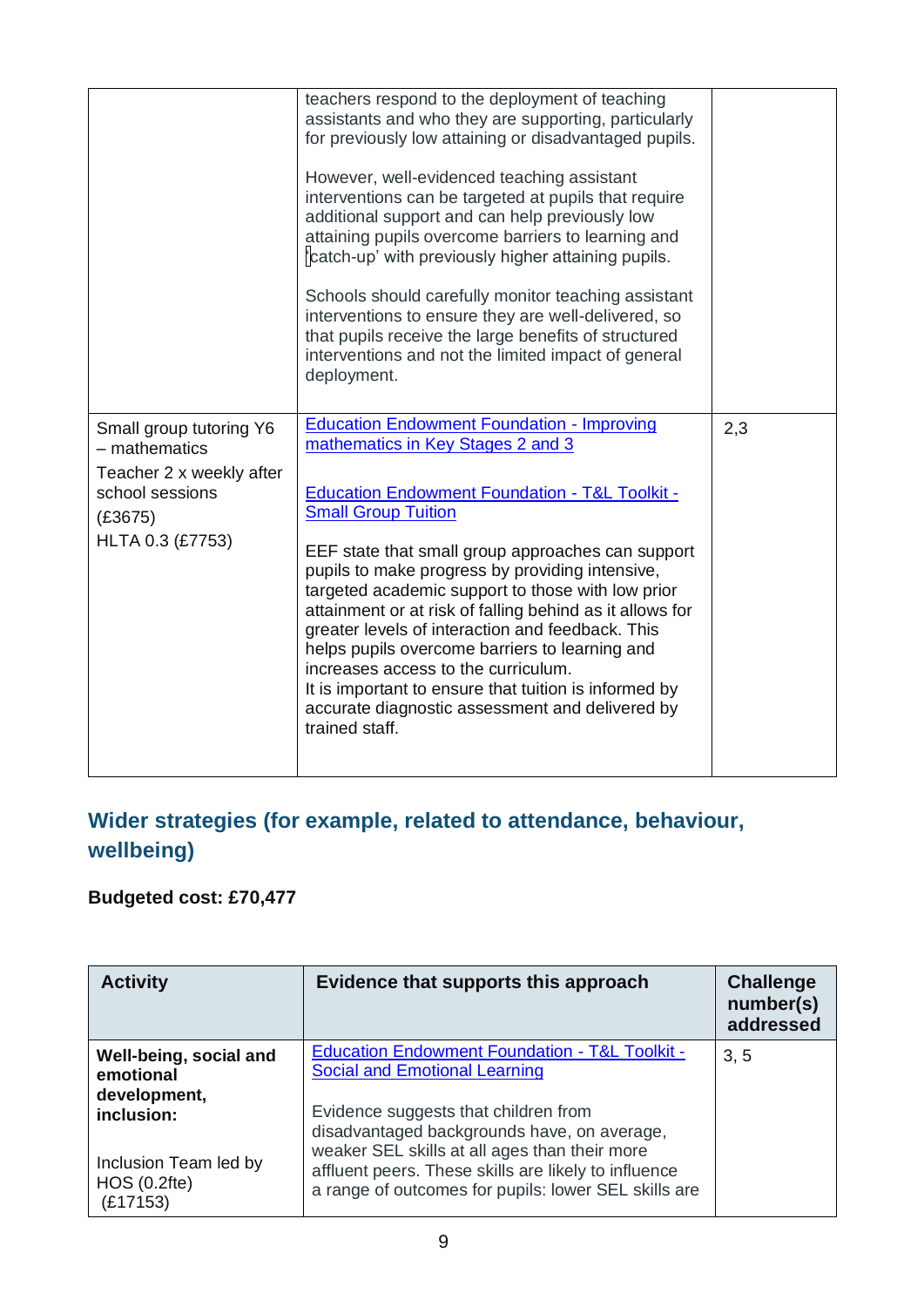|                                              | linked with poorer mental health and lower                                                             |      |
|----------------------------------------------|--------------------------------------------------------------------------------------------------------|------|
| Well-being worker (37                        | academic attainment.                                                                                   |      |
| hours) with clear job                        | <b>EEF Toolkit and Guidance Reports:</b>                                                               |      |
| description, role and                        | EEF- Metacognition and self-regulation +7                                                              |      |
| responsibilities including:                  | EEF- Social and emotional Learning +4<br>$\bullet$                                                     |      |
| Lead on attendance                           | EEF - Parental Engagement +3<br>$\bullet$                                                              |      |
| Support safeguarding<br>$\bullet$            |                                                                                                        |      |
| <b>Deliver ELSA</b>                          | SEL interventions in education are shown to                                                            |      |
| intervention                                 | improve SEL skills and are therefore likely to<br>support disadvantaged pupils to understand and       |      |
| (E27, 512)                                   | engage in healthy relationships with peers and                                                         |      |
|                                              | emotional self-regulation, both of which may                                                           |      |
| Tailored programmes for                      | subsequently increase academic attainment.                                                             |      |
| mental health and                            |                                                                                                        |      |
| wellbeing to support<br>disadvantaged pupils | Schools should carefully consider how targeted<br>approaches are deployed to support pupils with       |      |
| including;                                   | additional social or emotional needs. SEL needs                                                        |      |
| POWER programme                              | will be based on a variety of factors that may not                                                     |      |
| ELSA programme                               | correspond to academic progress and should be                                                          |      |
|                                              | carefully monitored.                                                                                   |      |
| High levels of                               | <b>Education Endowment Foundation - T&amp;L Toolkit -</b>                                              |      |
| communication with                           | <b>Meta Cognition and Self-Regulation</b>                                                              |      |
| parents / carers                             | Evidence to suggest that disadvantaged pupils are                                                      |      |
|                                              | less likely to use metacognitive and self-regulatory                                                   |      |
| Identification and                           | strategies without being explicitly taught these<br>strategies. Explicit teaching of metacognitive and |      |
| engagement of most                           | self-regulatory strategies could therefore                                                             |      |
| vulnerable children and<br>families          | encourage such pupils to practise and use these                                                        |      |
|                                              | skills more frequently in the future. With explicit                                                    |      |
| Identified support staff                     | teaching and feedback, pupils are more likely to                                                       |      |
| time-table for specific                      | use these strategies independently and habitually,<br>enabling them to manage their own learning and   |      |
| support / programmes                         | overcome challenges themselves in the future.                                                          |      |
| (E4,000)                                     |                                                                                                        |      |
|                                              |                                                                                                        |      |
| Engagement with                              |                                                                                                        |      |
| citywide outreach                            |                                                                                                        |      |
| services                                     |                                                                                                        |      |
| <b>Raising profile of</b>                    | DfE - School attendance guidance                                                                       | 3, 5 |
| attendance:                                  | DfE - Improving school attendance - support for                                                        |      |
| <b>Attendance Officer</b>                    | schools and local authorities                                                                          |      |
| and admin assistant<br>(0.2 fte) focusing on | DfE guidance based on cases studies with school                                                        |      |
| attendance as part of                        | with high levels of attendance.                                                                        |      |
| role engage with                             | Pupils need to attend school regularly to benefit                                                      |      |
| parents                                      | from their education. Missing out on lessons leaves                                                    |      |
| (E4439)                                      | children vulnerable to falling behind. Children with                                                   |      |
| Strong attendance<br>ethos led from the      | poor attendance tend to achieve less in both                                                           |      |
| top with clear lines of                      | primary and secondary school. (DfE)                                                                    |      |
| accountability                               |                                                                                                        |      |
|                                              | EEF are currently undertaking research which                                                           |      |
|                                              | aims to be the basis for a report that provides an                                                     |      |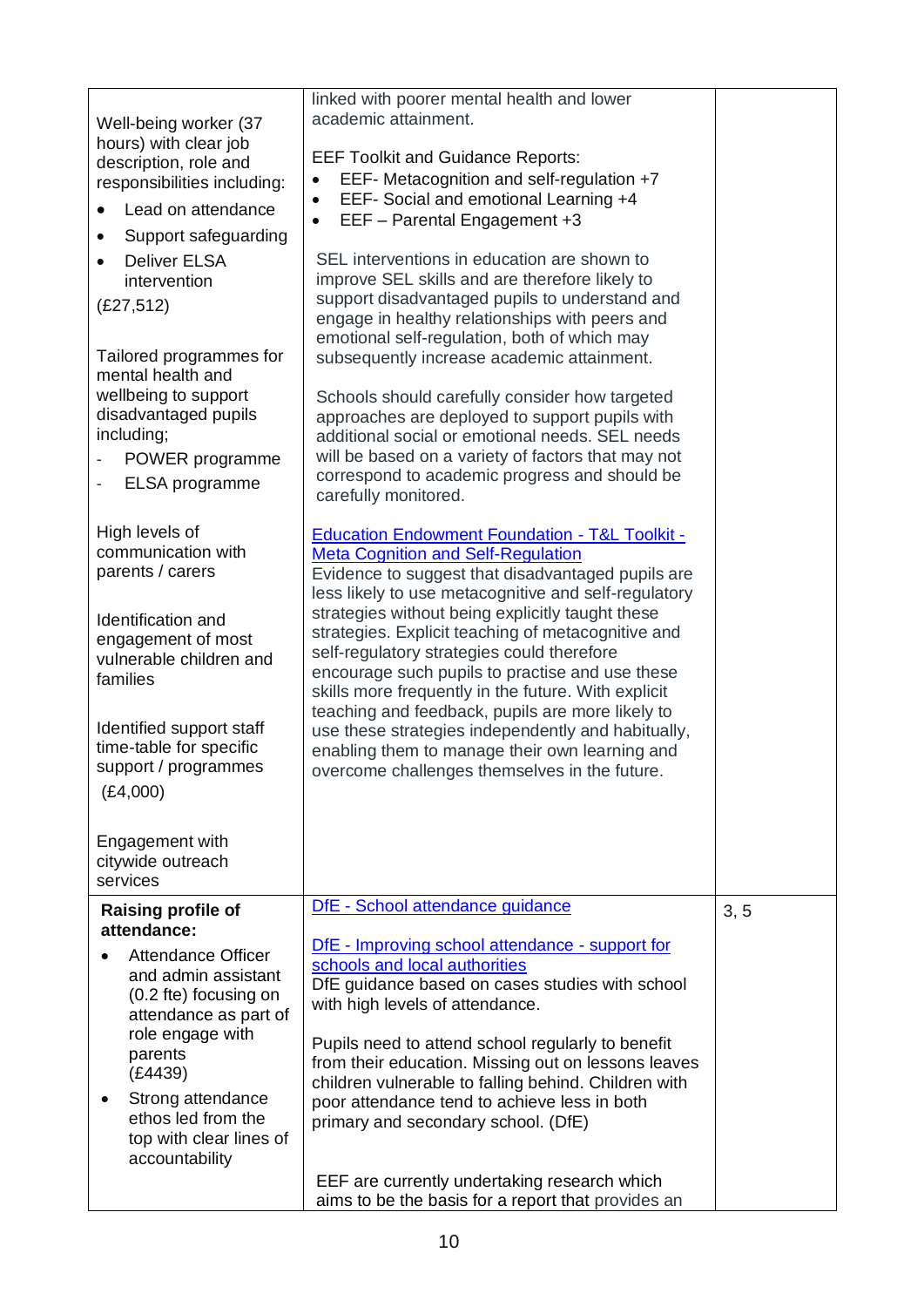|           | Clear policies -<br>technical and legal<br>compliance                                                                  | overview on the effectiveness of interventions on<br>school attendance behaviours and the<br>characteristics of these interventions. |  |
|-----------|------------------------------------------------------------------------------------------------------------------------|--------------------------------------------------------------------------------------------------------------------------------------|--|
| $\bullet$ | <b>Benchmark</b><br>attendance                                                                                         | <b>EEF</b> attendance intervention rapid evidence<br>assessment                                                                      |  |
|           | Weekly analysis of<br>data, identification of<br>'at risk' pupils /<br>families                                        |                                                                                                                                      |  |
| $\bullet$ | Robust follow up of<br>absence                                                                                         |                                                                                                                                      |  |
| $\bullet$ | Engagement with<br>partner agencies                                                                                    |                                                                                                                                      |  |
| $\bullet$ | Good practice<br>sought and shared                                                                                     |                                                                                                                                      |  |
| $\bullet$ | <b>Build positive</b><br>relationships with<br>parents                                                                 |                                                                                                                                      |  |
| $\bullet$ | Intervene and<br>support early                                                                                         |                                                                                                                                      |  |
| $\bullet$ | <b>Breakfast Club (staff</b><br>and food) for<br>disadvantaged pupils<br>to encourage<br>attendance and<br>punctuality |                                                                                                                                      |  |
|           | (£7446 staff for B<br>Club)<br>(£9945 B Club food)                                                                     |                                                                                                                                      |  |

**Total budgeted cost: £274,575**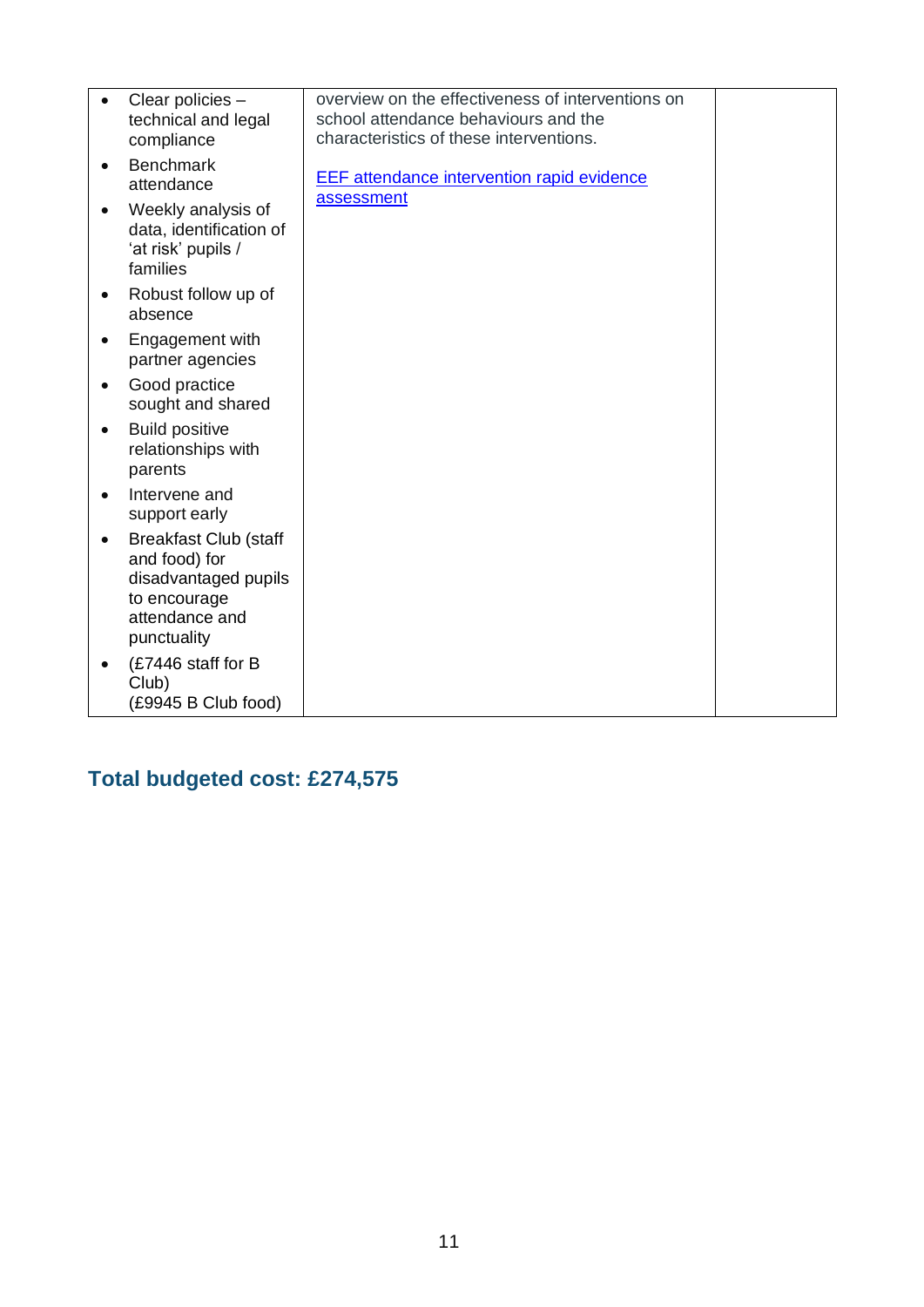# **Part B: Review of outcomes in the previous academic year**

# **Pupil premium strategy outcomes**

This details the impact that our pupil premium activity had on pupils in the 2020 to 2021 academic year.

Despite long periods in lock down and engagement with remote / home learning, the gaps between out disadvantaged pupils and others have remined low. We had a strong focus on our most vulnerable and disadvantaged pupils during lockdown and these pupils were encouraged to attend school. Sadly, despite a range of creative efforts by all staff, many parents chose not to send their children to school. (See below). This will be a focus in the coming years.

Across the school, outcomes have declined from the last published data (2019). Comparative data is currently only available for *all* and *disadvantaged* pupils. (We would expect 'others' to be slightly higher).

### **Moderated in-school and LA data shows the following:**

**Early Years Foundation Stage** (Early adopter school)

- 52% of disadvantaged pupils achieved GLD.
- 48% of all pupils achieved GLD (NA 57%)
- In-school gap between disadvantaged pupils and all is +4% (with PP pupils doing better than the all pupils average)
- Gap with NA is **5%**
- APS for disadvantaged pupils was 28.0
- APS for all pupils was 29.7 (NA 29.9)
- Gap with NA is **1.7**

#### **Attainment and progress in mathematics End of Key Stage 1**

- 73% of disadvantaged pupils achieved EXS
- 69% of all pupils achieved EXS (NA 67%)
- In-school gap between disadvantaged pupils and all is +4% (with PP pupils doing better than the all pupils average)
- 8% of disadvantaged pupils achieved GD
- 13% of all pupils achieved GD (NA 15%)
- Disadvantaged children do better than the NA at EXS by +6%
- The gap between disadvantaged pupils and NA at GD is **6%**

## **End of Key Stage 2**

- 73% of disadvantaged pupils achieved EXS.
- 75% of all pupils achieved EXS (NA 73%)
- In-school gap between disadvantaged pupils and all at EXS is **2%**
- 24% of disadvantaged pupils achieved GD
- 22% of all pupils achieved GD (NA 23%)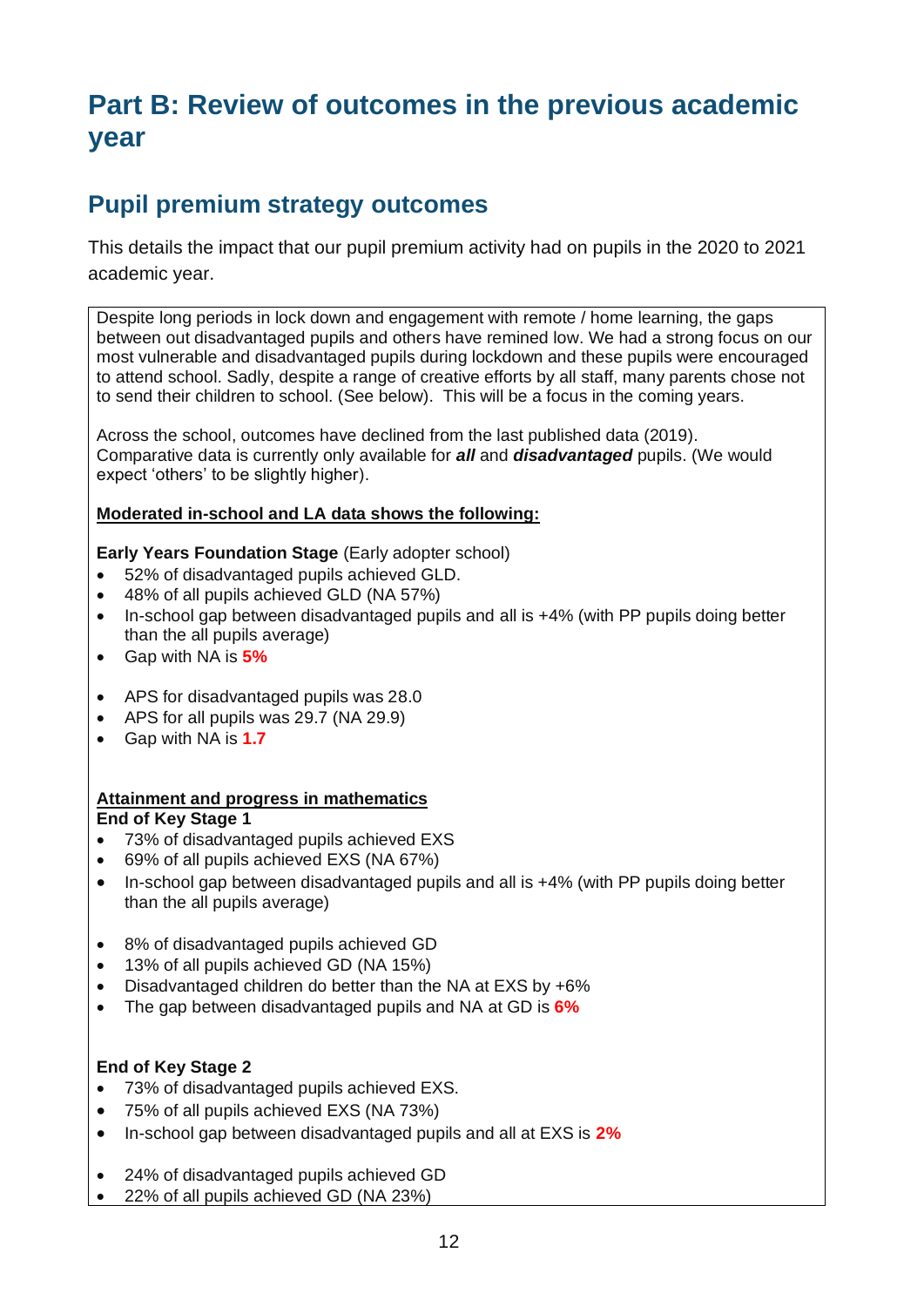- There are 2% more disadvantaged pupils achieving GD
- There is no Gap with NA at EXS and **1%** at GD

No progress measures / scores available

### **Attainment and progress in writing End of Key Stage 1**

- 65% of disadvantaged pupils achieved EXS
- 61% of all pupils achieved EXS (NA 58%)
- 11% of disadvantaged pupils achieved GD
- 15% of all pupils achieved GD (NA 10%)
- In-school gap between disadvantaged pupils and all at EXS is +4%, with disadvantaged pupils doing better
- Gap with NA is +7% at EXS and +1% at GD, with disadvantaged pupils doing better

### **End of Key Stage 2**

- 71% of disadvantaged pupils achieved EXS.
- 73% of all pupils achieved EXS (NA 70%)
- 22% of disadvantaged pupils achieved GD
- 22% of all pupils achieved GD (NA 8%)
- In-school gap at EXS between disadvantaged pupils and all is **2%**
- There is no in-school gap at GD between disadvantaged pupils and all
- There is no Gap with NA at EXS and  $+4\%$  at GD, with disadvantaged pupils doing better at GD

No progress measures / scores available

### **Attainment and progress in reading, including early reading and phonics**

### **End of Key Stage 1 - reading**

- 65% of disadvantaged pupils achieved EXS
- 63% of all pupils achieved EXS (NA 67%)
- 10% of disadvantaged pupils achieved EXS
- 23% of all pupils achieved EXS (NA 19%)
- In-school gap between disadvantaged pupils and all is +2% at EXS with disadvantaged pupils doing better
- In-school gap between disadvantaged pupils and all is 13% at GD
- Gap with NA is 2% at EXS and 9% at GD

### **Phonics screening check**

- 82% of disadvantaged pupils reached the required standard
- 83% of all pupils reached the required standard

**End of Key Stage 2 Reading**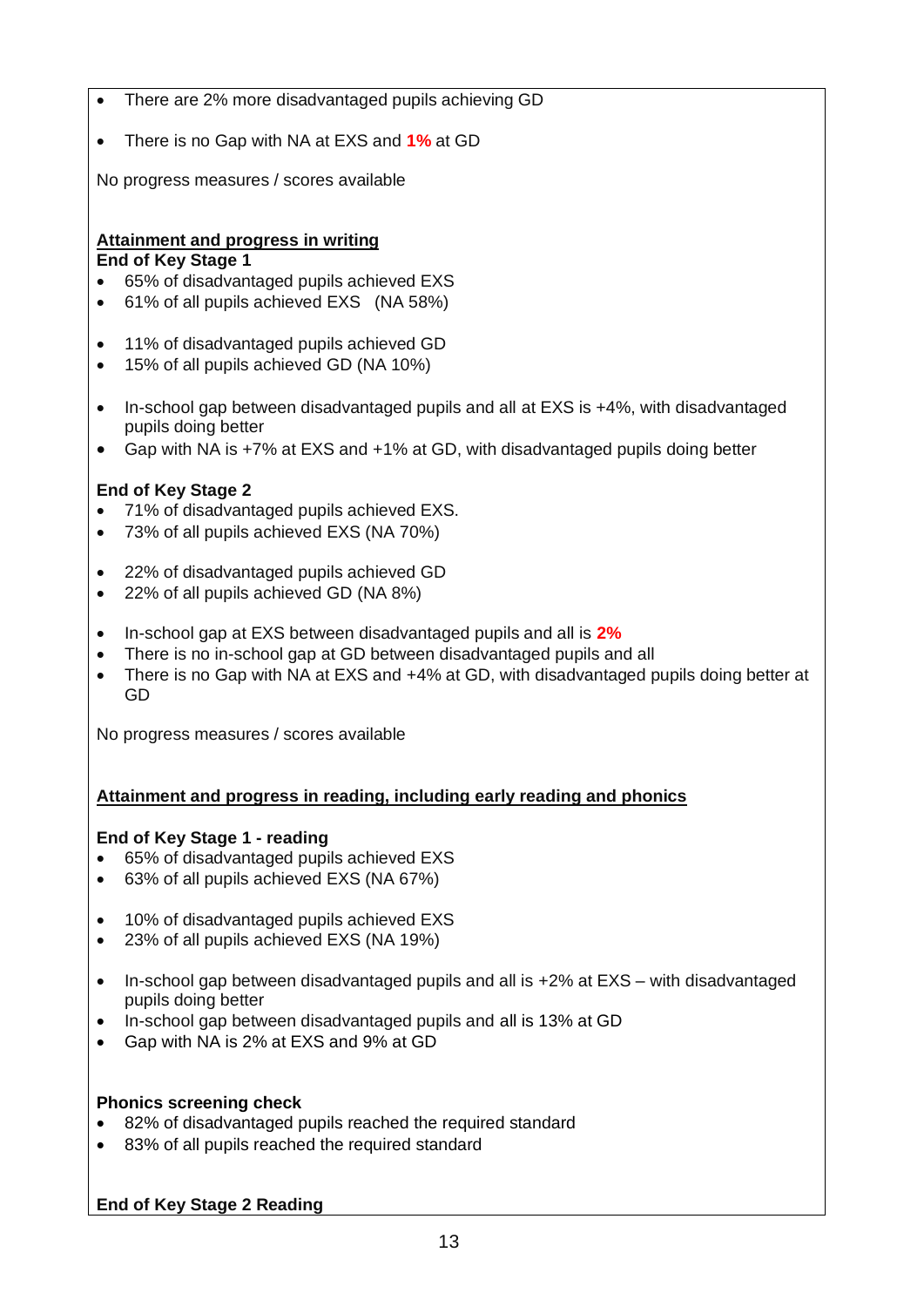- 73% of disadvantaged pupils achieved EXS.
- 75% of all pupils achieved EXS (NA 76%)
- 22% of disadvantaged pupils achieved GD
- 22% of all pupils achieved GD (NA 30%)
- In-school gap at EXS between disadvantaged pupils and all is 2%
- There is no in-school gap at GD between disadvantaged pupils and all
- Gap with NA is 3% at EXS and 8% at GD

### **Attendance, absence and persistent absence**

- Attendance: disadvantaged pupils 93.8% Other pupils 94.6% (gap 0.8pp)
- Persistent absence disadvantaged pupils 16.2% Other pupils 14.7% (gap 1.5pp)

### **Well-being and emotional health of pupils post Covid**

• Supporting pupil well-being will continue into our next plan as the very late return to full opening meant that resources had been diverted to supporting children and families. This meant a focus on accessing remote learning, ensuring children received a meal daily, supporting and encouraging attendance and crucially daily check-ins with the most vulnerable pupils and families. Relationships developed with partner agencies will continue into the new school year.

Covid disruption impacted on all pupils but more so on our most vulnerable and disadvantaged pupils. The in-school picture at greater depth reflects the widening gaps seen nationally between disadvantaged pupils and their peers.

Planned actions took place or were adapted in response to restrictions. Resources were purchases as planned.

Coaching and more formal CPD took place via MS Teams as face-to-face contact and school visits were not possible due to national restrictions. Similarly, parental communication and engagement was almost solely via telephone, email or in some instances virtual. Staff did work remotely with children offering additional small group and one-to-one support when needed.

## **Externally provided programmes**

| Programme | <b>Provider</b> |
|-----------|-----------------|
| None      |                 |
|           |                 |

### Service pupil premium funding (optional)

| <b>Measure</b>                                                                    | <b>Details</b>                                                                              |
|-----------------------------------------------------------------------------------|---------------------------------------------------------------------------------------------|
| How did you spend your service pupil<br>premium allocation last academic year?    | X1 Y5 pupil                                                                                 |
| What was the impact of that spending on<br>service pupil premium eligible pupils? | Child attended school during lockdown, given<br>additional mentor support in the classroom. |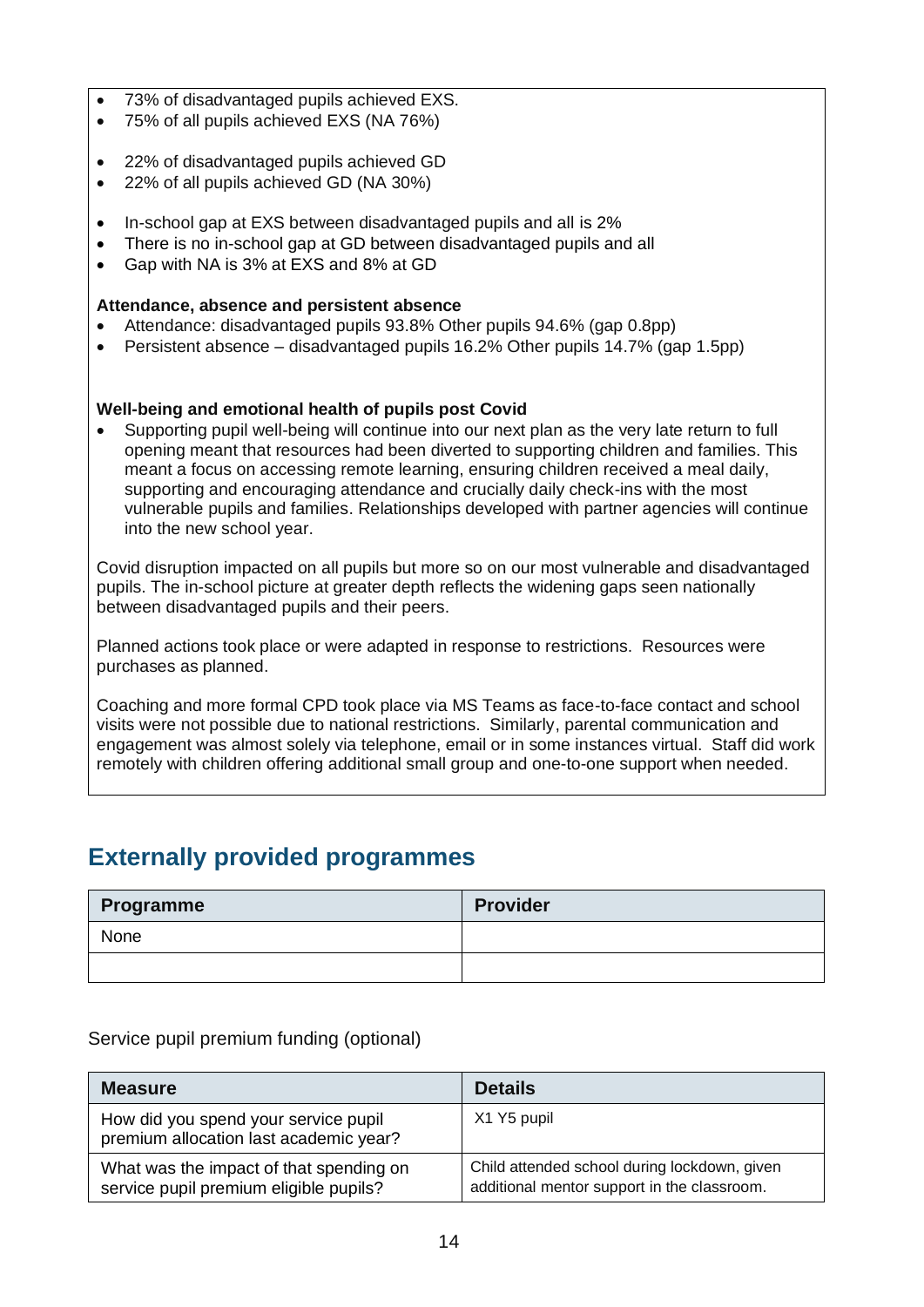|  | Child achieved EXS in reading, writing and<br>mathematics. |
|--|------------------------------------------------------------|
|--|------------------------------------------------------------|